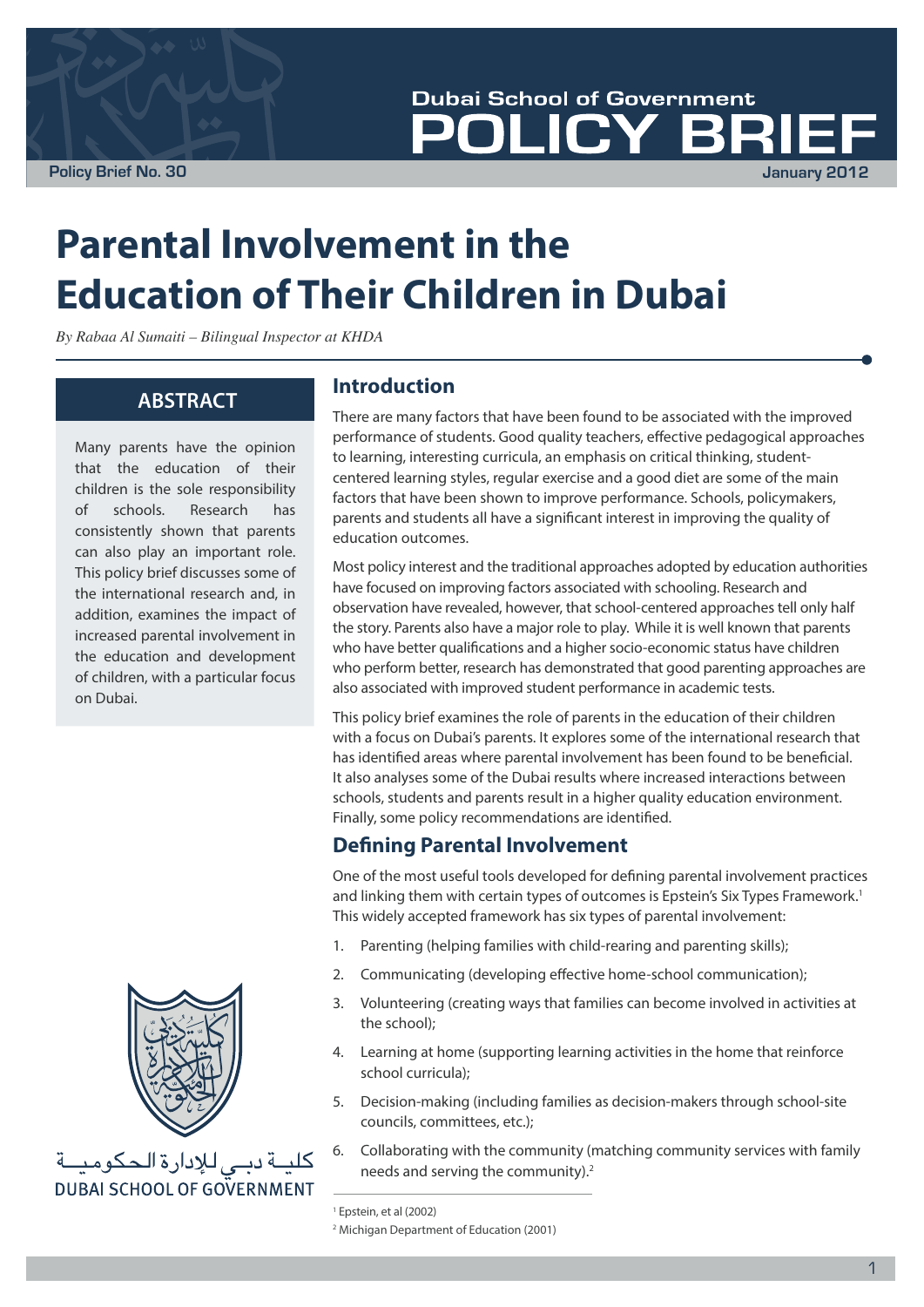This framework covers a wide range of elements for family/school, family/community and school/ community interaction. Importantly, none of these types of parental involvement are privileged over others; instead, it is the combination of the types of involvement together that boosts student learning.

# **International Research on the Effects of Parental Involvement**

Most children have two main types of educators in their lives – their parents and their teachers. Generally, parents are the primary caregivers and educators until the child attends nursery or starts school and remain a major influence on their children's learning through school and into higher education. In many countries, including those in the Gulf, caregivers such as maids and nannies also play a major role in the upbringing of children, especially during the early years.

It is widely recognised that if pupils are to maximise their potential from schooling, they will need the full support of their parents. Attempts to enhance parental involvement in education occupy educators across the world. It is anticipated that parents should play a role not only in the promotion of their own child's achievements but more broadly in school improvement and school governance. Furthermore, students with parents who are involved in their school tend to have fewer behavioural problems and better academic performance. They are also more likely to complete secondary school than students whose parents are not involved in their school.<sup>3</sup>

There can be large differences in the degree to which parents see a role for themselves in their child's education and in the degree to which they feel confident in being able to help. Parents can at times feel put off from involvement by the way teachers treat them or they may feel they lack the skills to make a difference in the success of their child. Children themselves can also have a significant influence on the degree to which their parents are involved by filtering communications from schools or not asking questions to their parents about home work that has been given.

Parental behaviours which manifest parental involvement tend to change as children grow up. With younger children, direct help with schoolrelevant skills is appropriate and foundational. With older students, activities which promote independence and autonomy become more relevant.

# **Early Childhood Education**

The effects of parental involvement in the early years can be long lasting. When children are very young, maternal and child health services can assist parents in breastfeeding, providing nutrition advice and creating good habits in setting health and hygiene standards for their child. At this age, it is the parent who is often the focus of the attention of service providers to ensure that the psychological needs of the child are met, adopting practical knowledge of socialisation and upbringing processes including child discipline;<sup>4</sup> support offered to the play and learning of the child and the avoidance of neglect, abuse or stressful family environments. All aspects of the child's intellectual, emotional, physical and social needs must be met.

Later, when children enter more formalised educational settings at kindergartens and schools, all of Epstein's types of parental involvement are available to be used. As children mature and enter high school, there may be subtle changes across each of the types of parental involvement as children as students take on more ownership of their learning.

A longitudinal study conducted on the effects of Chicago's Child-Parent Centers (CPC) has revealed positive results promoting school readiness and higher academic achievement persisting into adolescence as well as lower drop-out rates. The Child-Parent Centers focus on five areas, one of which is parental involvement. The study's positive results included the following:

- Parental involvement in pre-kindergarten and kindergarten was associated with greater reading achievement and less grade retention through at least eighth grade;
- Parents who participated in the prekindergarten program were more likely to be involved in primary school;
- The more years that the parents were involved in primary school, the more successful their children were.

The effect of parental involvement on achievement and cognitive development has been explored in recent studies of English pre-schoolers. A longitudinal study, the Effective Provision of Preschool Education Project, assessed the attainment and development of children between the ages

<sup>3</sup> Childs Trends Data Bank (2004)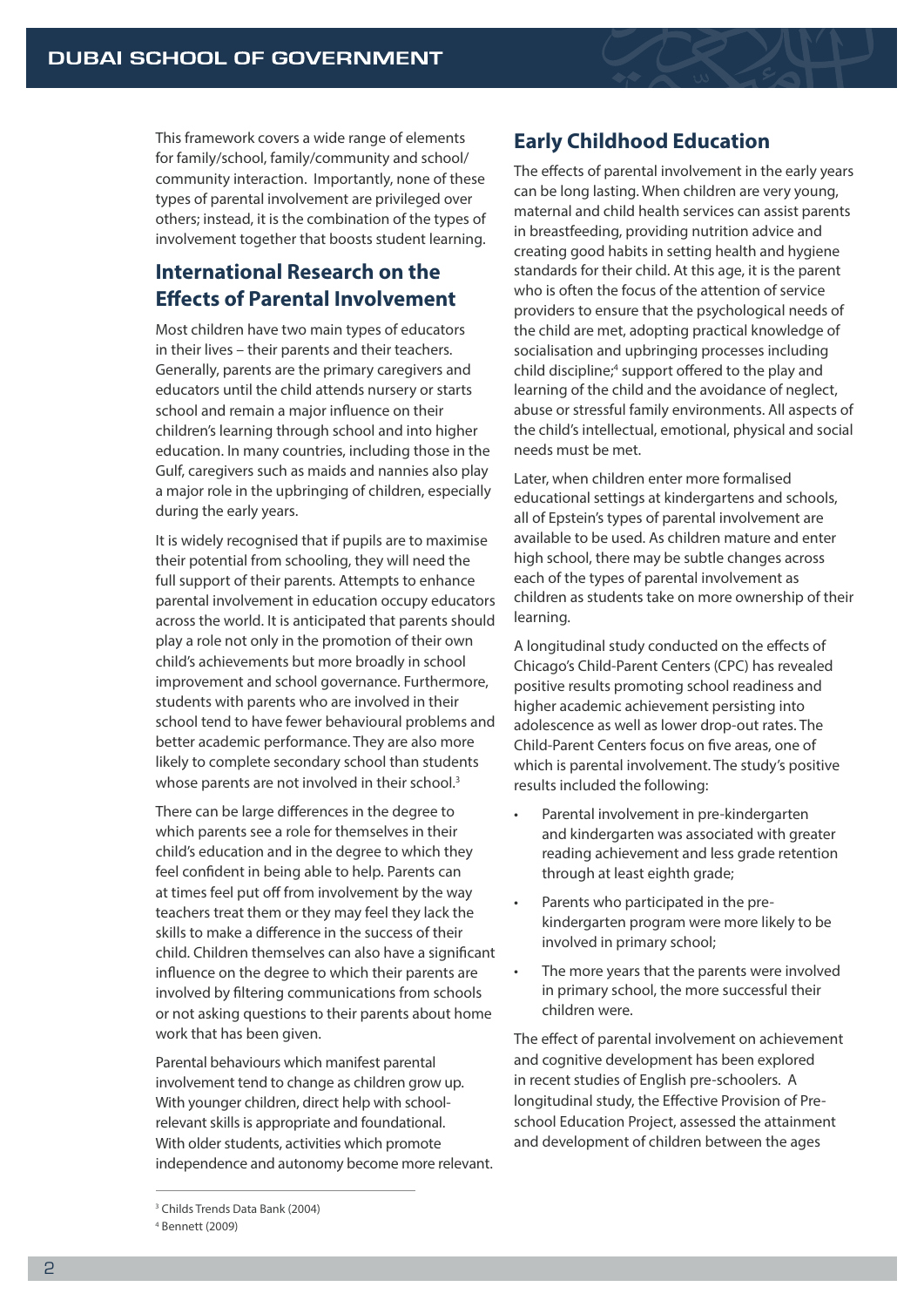three to seven years.<sup>5</sup> Of particular interest was the impact of parental involvement in interaction with professional provision. The idea of a 'home learning environment' (HLE) was devised to describe a range of learning related provision in the home as reported by parents. HLE included reading, library visits, playing with letters and numbers, painting and drawing, teaching (through play) the letters of the alphabet, playing with numbers and shapes, teaching nursery rhymes and singing. It was concluded that a "higher home learning environment was associated with increased levels of cooperation and conformity, peer sociability and confidence, … lower anti-social and worried or upset behaviour and higher cognitive development scores … after age it was the variable with the strongest effect on cognitive development".<sup>6</sup> The study also found that the quality of the HLE was more important for child development than parental occupation, education or income. "What parents do is more important than who parents are".<sup>7</sup>

# **School Years**

Results from the OECD's Programme of International Student Assessment (PISA) 2009 show that the involvement of parents has a significant effect on their children. This involvement is not limited to direct involvement in learning activities at home but also includes a range of other activities including reading, discussing how well children are doing at school or even the simple matter of eating main meals together. Each of these makes a positive difference on the children's academic outcome as assessed by PISA.

For PISA 2009, parents in some participating countries were given a questionnaire to complete and their responses were analysed alongside those of students and principals. In these countries, a strong correlation was found between parental involvement with their child during primary school and the child's reading performance at the age of 15.



Score point difference between students whose parents often (weekly or daily) "read books" with the student and those who do not

students whose parents reported that they had read a book with their child "every day or almost every day" or "once or twice a week" during the first year of primary school scored higher than students who had parents that stated that they "never or almost never" or only "once or twice a month" read a book with their child.

The difference in scores amongst the 14 participating countries is around 25 score points or the equivalent of well over half a school year. After accounting for socioeconomic background, the positive effect is still statistically significant. Dubai's regional neighbour, Qatar, had a very high score point difference in comparison with other countries for this question and other questions relating to parental involvement, suggesting that students from the Gulf region, including Dubai, have a culture where they would significantly gain from enhanced parental involvement.<sup>8</sup>

\* Dubai did not provide the questionnaire to its parents in the 2009 round of PISA; however, the recently conducted TIMSS and PIRLS 2011 studies will reveal a local perspective about parents in due course.

<sup>5</sup> Child Policy Brief (1996)

<sup>6</sup> Desforges and Abouchaar (2003)

<sup>7</sup> Sylva, et al (2004)

<sup>8</sup> OCED (2010)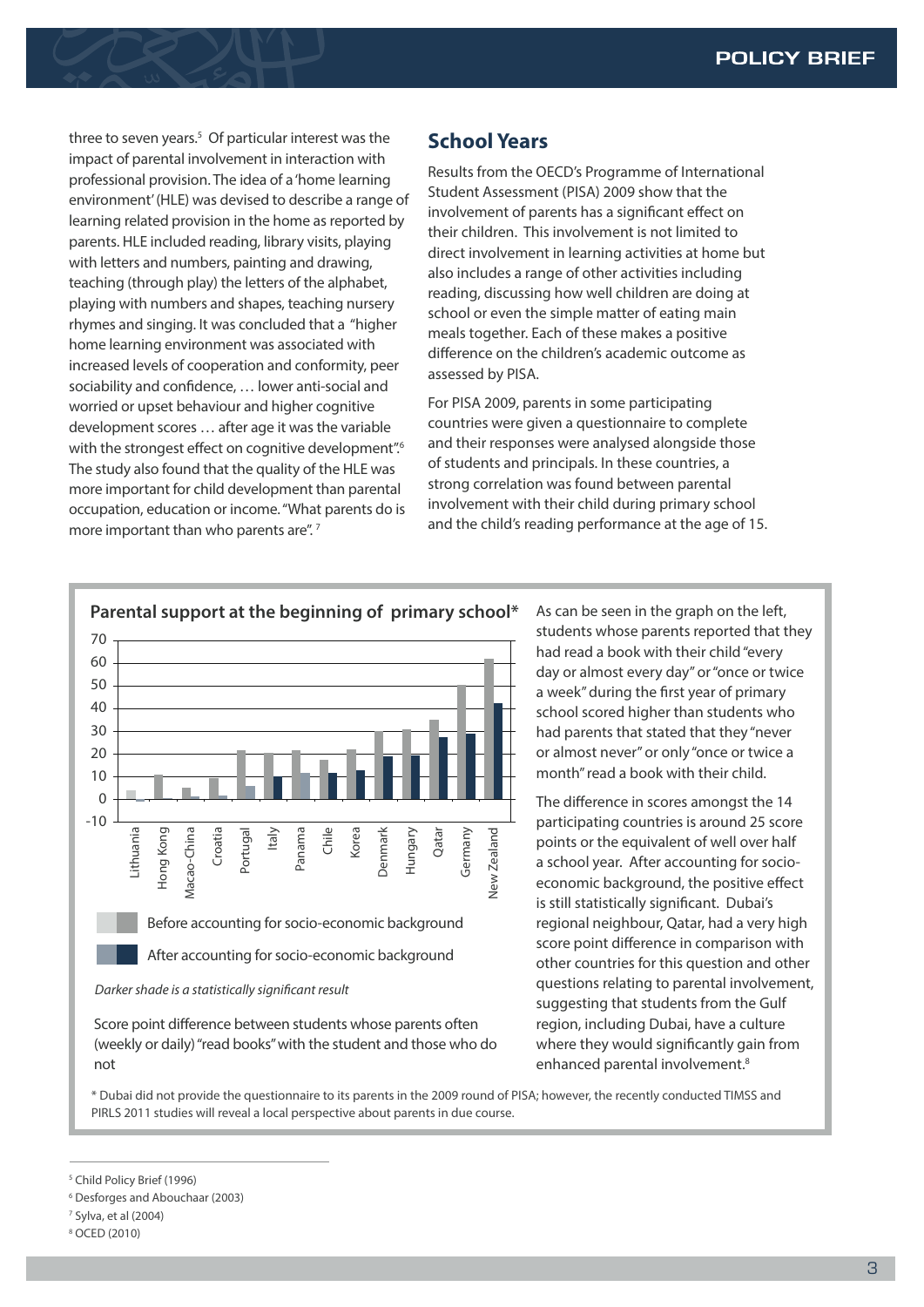Other research conducted by the Department for Education and Skills in the UK has demonstrated that parental involvement makes a positive difference to pupils' engagement and their achievement levels. Parental involvement also benefits teachers and schools. Looking at a study using data from the National Child Development Study that examined parental involvement on achievement found that:

- Parental involvement in a child's schooling was a more powerful force than other family background indicators, such as social class, family size and level of parental education, and contributes to more than 10 percent of variation in achievement;
- The involvement of parents in secondary education has an effect on continued development;
- Very high parental interest is associated with better examination results compared with children whose parents show no interest;
- Children with very interested parents progressed between 15% to 17% more in mathematics and reading between ages 11 to 16.9

# **Parental Involvement in Dubai**

The situation in Dubai surrounding the level of involvement by parents in the education of their children is quite mixed. Apart from the age of the child, other factors including the cultural background of the parents, the role of family helpers, the extent to which schools communicate with and involve parents, and the range of choice of schools play a role in the extent of parental involvement observed.

### **Language Acquisition**

Due to the multicultural setting of Dubai's population and especially since many Emirati and expatriate families rely on maids and nannies from mostly southeast Asia, parents need to closely observe the impact of caretakers on their children's acquisition of language and on their emotional and behavioural development.

Research findings indicate that input from parents and the family circle are critical for a child's language development. Even as a newborn, a child will respond most to his/her own language and is more likely to respond to the mother. While multilingualism may

cause a slight language delay and lower cognitive development, it has also been shown that bilingual children eventually surpass their monolingual peers in cognitive tests, creativity and problem solving.10 What is important is that the child grows up in an environment where he or she experiences rich and correct language or languages.

Language capital, or more simply 'the mother tongue', is the set of skills that is acquired during childhood with no particular effort and strength in school. Language deficiency may impinge on communication and may curtail productivity. A good mastery of the first language has the following positive effects:

- Efficient acquisition of a second language;
- Better academic achievement, notably in mathematics;
- Higher earning potential.<sup>11</sup>

Traditionally, Emirati families have been known to live within extended families with the support of nannies and maids, where the children are exposed to all adults and family members of various ages.<sup>12</sup> The benefits for the child in such a family setting are dependent on the quality of the relationship between these members and the child.

This is more particularly the case with parents working longer hours and women increasingly entering the work force and starting families later in life. With such a development, there is an increasing reliance within the homes on help and support from nannies and maids. Dubai Statistics Centre's data reveals that 94 percent of Emirati families and only 5 percent of expatriate families<sup>13</sup> employ maids and nannies to do housework as well as look after children. Three main drawbacks on the development of children from this kind of domestic assistance are:

• Infants and young children could spend most of their time in the care of housemaids (between 30 to 70 hours per week), which is not only longer than most institutional childcare hours in the US or Europe, but is also considered harmful to a child's maternal attachment which might cause behavioral problems;14

<sup>9</sup> Department for Education and Skills, (2005)

<sup>10</sup> Ismail (2012)

<sup>11</sup> Bouhlila (2011)

<sup>12</sup> Avan, et al (2005)

<sup>13</sup> Bennett (2009)

<sup>14</sup> Roumani (2005)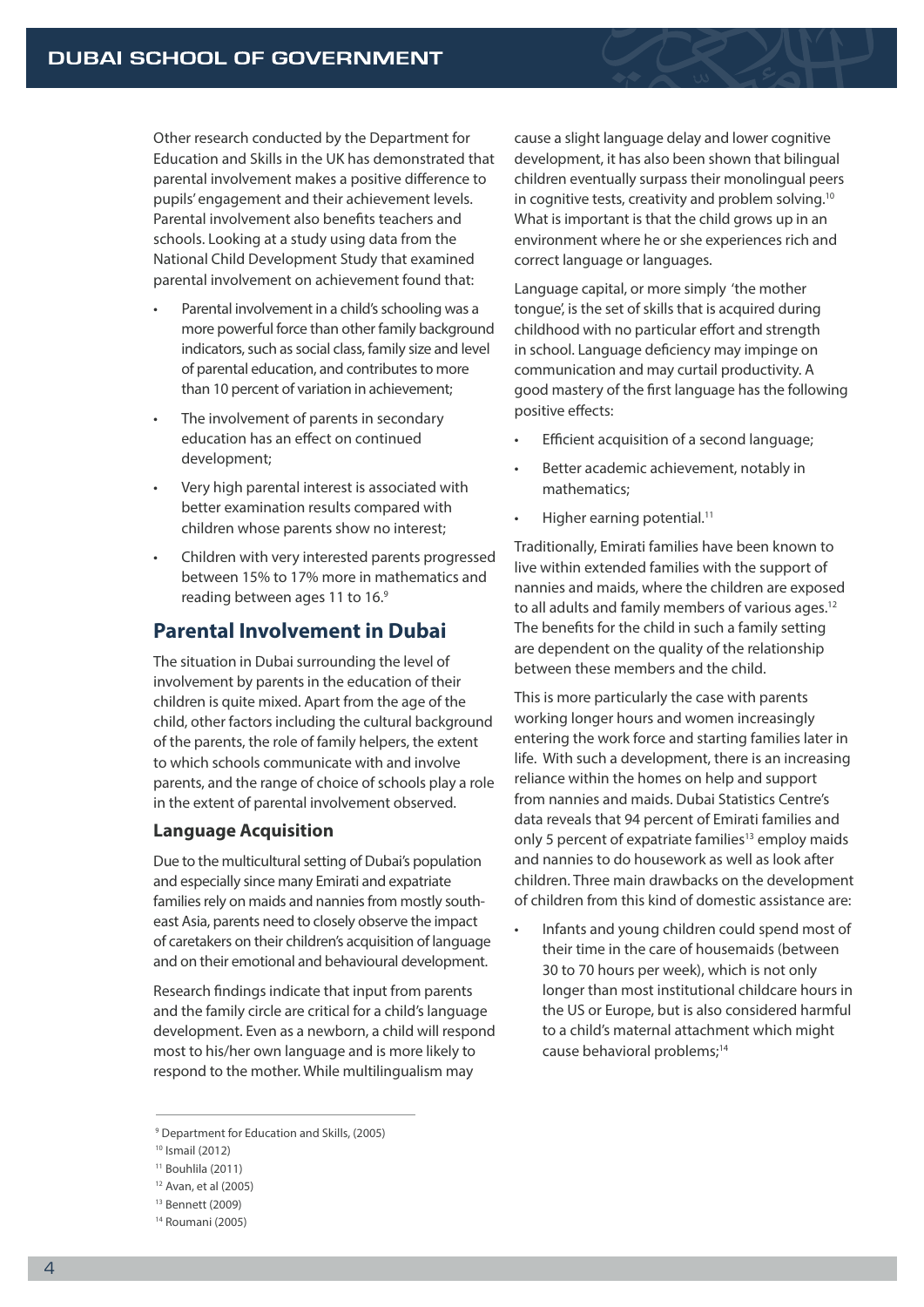### **POLICY BRIEF**

- Most housemaids are non-Arabic speaking, many also having weak English and many have little training in child-rearing;
- As a nanny ends her contractual arrangement, often after a two-year contract, this can create emotional tension in the child's upbringing.<sup>15</sup>

#### **Observations in Dubai Private Schools**

Observations in private schools in Dubai reveal that parents are often confused as to what is to be expected of them regarding their role in their children's education. They also question to what extent they can have a positive influence on their child. Parents do not always instill in their children an appreciation of the value of learning and knowledge. Consequently, and particularly for boys, the relationship between teachers and students is not respectful and has been described as ambivalent at best and openly hostile at worst.<sup>16</sup> In addition, the shortage of male Emirati teachers, due to the low status accorded to the teaching profession amongst Emirati men, means that many male students lack effective male role models in schools.<sup>17</sup> This suggests that involvement of the family, and in particular male role models within the family, is even more important.

It is not uncommon for parents to choose a private school for their child based solely on price, rather than through researching into how a school would fulfill the particular needs of their child. This is often done with the best of intentions, believing that they are giving their child the best opportunities. A common trend which was revealed in a recent study conducted jointly by KHDA/CfBT<sup>18</sup> is the high proportion of Emirati pupils in Dubai attending private schools because their parents believe they not only offer a better education, but also provide a higher social status in the community. This perception of higher social status is important in Dubai society, particularly in parent-to-parent dialogues.

One further observation relating to school choice in Dubai is that some parents move their children from one school to another many times during their education, often between schools offering different curricula. While one of the benefits of a Dubai school education is the range of choice on offer, it seems that sometimes this increased choice can result in too much school transfer of children, destabilising

their education and disrupting their peer groups while weakening the strength of interaction between schools and parents.

As the PISA results discussed earlier show, interaction and engagement between parent and child can positively affect academic outcomes. Many Dubai parents see that the role of the school is to not only educate, but also to instill universal social values that more usually fall within the remit of the family. However, in Dubai there can also be a perception that it is the role of the school to educate and that the parent need not be involved at all. One quote from the KHDA/CfBT paper<sup>19</sup> illustrates this point: "I *am searching for a school that helps my children to be independent and do their homework alone. I don't want to face problems with them when they don't understand the curriculum and I am not qualified to teach them."*

That parents distance themselves from the direct education of their children is not limited to interactions with the school. The incidence of private tutoring in Dubai is high, with 51% of students undertaking out-of-school lessons in at least one subject at the age of 15, a rate significantly higher than the international OECD average of 28%. It has been found that many Dubai parents look to private tutoring when they have insufficient time, cannot provide the necessary academic support or want to prove that they are "good" parents by providing their children with the maximum opportunity.<sup>20</sup> The use of private tutoring may actually yield a negative effect as it could increase the dependency of the student upon others and reduce the ability for parents to be directly engaged in their child's education.

Dubai Schools Inspection Bureau (DSIB) inspections show that some schools encourage parental involvement more effectively than others. With regard to DSIB's observations of schools' partnerships with parents and the community, schools awarded outstanding and good ratings have undertaken initiatives related to communication and engagement with successful outcomes. While most schools may have tried initiatives to improve communication, many have had limited success in adopting engagement opportunities. This is partly due to parents not fully understanding their role as partners in their children's learning and, instead, focusing on more day-to-day issues like

<sup>15</sup> Bennett (2009)

<sup>16</sup> Ridge (2009)

<sup>17</sup> Ridge (2010)

<sup>18</sup> KHDA/CfBT (2011)

<sup>19</sup> KHDA/CfBT (2011)

<sup>20</sup> Farah (2011)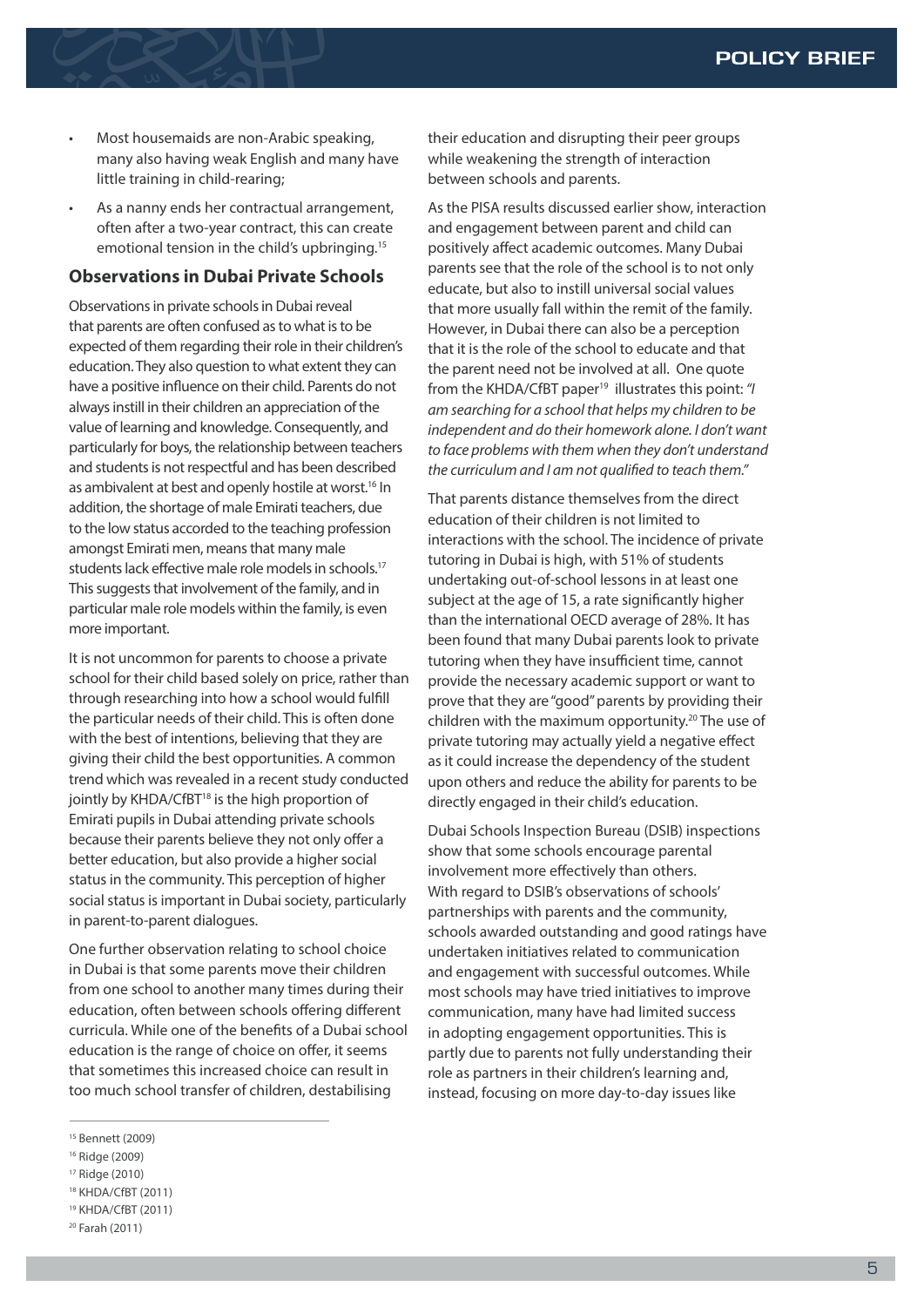textbooks and transportation.<sup>21</sup> Inspectors have also observed that the practice of parent volunteers working alongside children in the classroom is not as prevalent in Dubai compared with overseas. This directly reduces parental involvement in simple instances of reading to children and reduces the potential for parents to be recruited as classroom teaching assistants. Parental involvement in schools is often limited to the organisation of social events or other activities that are distanced from teaching and learning in the classroom. Higher quality schools are observed to have more opportunities for parents to be involved in classroom activities.

More effective schools stipulate clearly what is expected of the parents and what the school provides in return. Observations suggest that this practice leads to more willing parental involvement. Many schools fail to engage Emirati parents appropriately and use communication channels that do not take cultural considerations into account, such as when a phone call is more appropriate than written communication.

DSIB conducts an annual parent questionnaire as part of the inspection process. Questions relate to their child's entire academic experience, including a section identifying if parents are satisfied with their communication and engagement with the school. Results revealed that most parents are satisfied with most aspects of their relationship with their child's school. However, as mentioned earlier, it is also evident with research into the role of parents in their child's education in Dubai that parents may express satisfaction but fail to fully grasp what is to be expected of them and schools fail to effectively adopt a variety of communication mechanisms.<sup>22</sup>

The largest private school education provider in Dubai, GEMS, launched their Parental Engagement Strategy in late 2009. GEMS conducts an annual Parental Engagement Week featuring talks by guest speakers. Other aspects of the strategy include a special website for parents and a digest of research<sup>23</sup> which includes lists of tips of practical ideas that schools and parents can follow to improve the engagement of parents with their children.

# **Policy Recommendations**

It is clear that expanding the role of parents in the education of their children will have benefits to the children, the parents and the school community. The following approaches are recommended:

24 UAE (2011)

#### **1. Raise awareness of the role of parents**

Many families are unaware of the important role that parents play in the emotional, behavioural, physical and cognitive development and wellbeing of their children. More needs to be done starting from post-natal classes to encourage both parents to be actively involved in their child's development from an early age and reduce the reliance on nannies and maids on a child's upbringing. This may take the form of government authorities producing practical information booklets or holding sessions for parents on how they can increase their role.

#### **2. Encourage parents to take an active interest in the education of their children**

Parents need to be made more aware that reading to their child at a young age and taking a direct interest in what happens at school provides an effective learning environment for their children and leads to improved academic performance later in life. It's also fun!

#### **3. Encourage schools to increase their engagement with parents**

In many schools, the only interaction between parents and the school is through infrequent parent-teacher interviews. Expanding engagement activities to include school governance arrangements, volunteering during school classes and regular feedback sessions will encourage parents to take a more active involvement in the education of their children.

### **4. Improve access to information about schools and their quality**

Education authorities have an important role to play in increasing the transparency of information about schools, especially for Dubai where many newly arriving parents have limited understanding of the quality and accessibility of schools. This transparency of information will enable parents to make an informed choice about the school and also drive improvements in quality in schools.

#### **5. Establish an intergovernmental taskforce to take a leadership role in promoting the interests of parents at schools**

Improving the involvement of parents in their child's development is not just for education but crosses other aspects of society. Bringing government leaders together to develop a comprehensive programme that covers parental involvement in community, health, education, sports and other sectors will ensure that children receive caring and relevant support to enable them to develop into productive citizens.<sup>24</sup>

<sup>21</sup> KHDA (2011a)

<sup>22</sup> KHDA (2011b)

<sup>23</sup> Center for Real World Learning (2010)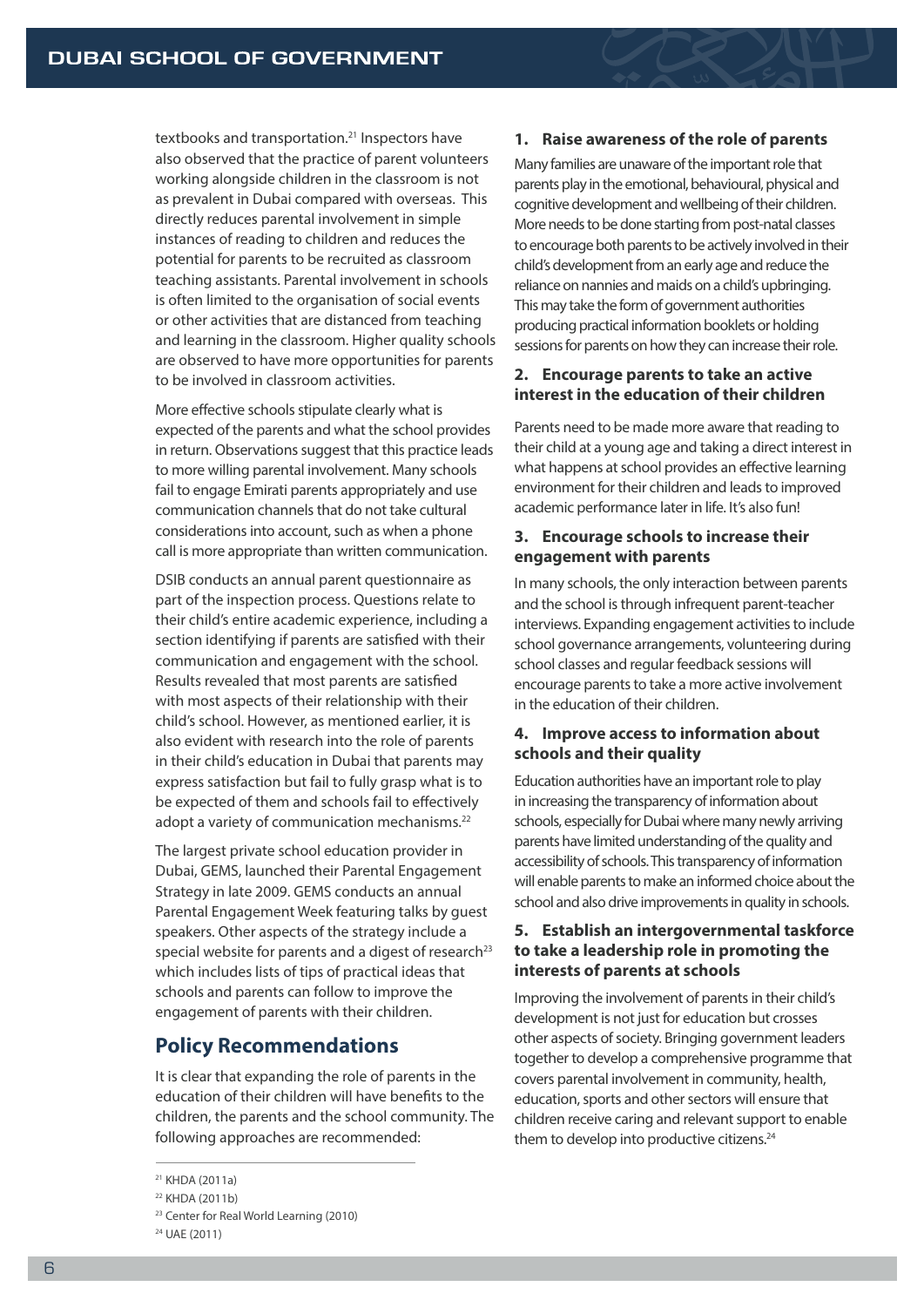# **Bibliography**

Avan, B., Rahbar, M. and Raza, S. 2007. The role of family configuration in early childhood intellectual development in the context of an extended family system in Pakistan. Journal of Postgraduate Medicine 53(1):27-33.

Bennett, J. 2009. Early Childhood Education and Care in Dubai. Knowledge and Human Development Authority, Dubai

Bouhlila, D.S., 2011. The quality of secondary education in the Middle East and North Africa: what can we learn from TIMSS' results. Compare: a Journal of Comparative and International Education 41(3):327-352.

Centre for Real World Learning, 2010. The Impact of Parent Engagement on learner success: A digest of research for teachers and parents. GEMS Education.

http://gemseducation.com/MENASA/wellinternational0027/contents.php?pageid=91&parentid=26#

Child Policy Brief, 1996. Parental involvement in Early Childhood Education: The Chicago Longitudinal Study. http://aysps.gsu.edu/ghpc/child\_policy\_initiative/issue\_briefs/parentalinvolvement2182003.pdf

Childs Trend Data Bank, 2004. *Parental Involvement in Schools.* http://www.childtrendsdatabank.org/pdf/39\_PDF.pdf

Department for Education and Skills, 2005. The Impact of Parental Involvement on Children's Education. http://www.northlincs.gov.uk/NR/rdonlyres/5C39FCD7-8075-40FD-9A08-06614F4FEB1D/14909/TheImpactofP arentalInvolvementon365kb2.pdf

Desforges, C and Abouchaar, A., 2003. The Impact of Parental Involvement, Parental Support and Family Education on Pupil Achievements and Adjustment; A Literature Review, Department for Education and Skills. Research report RR 433. http://www.bgfl.org/bgfl/custom/files\_uploaded/uploaded\_resources/18617/Desforges.pdf

Epstein, J.L., Sanders, M.G., Simon, B.S., Salinas, K.C., Jansorn, N.R. and Voorhis F.L. 2002. School, Family and Community Partnerships: Your Handbook for Action (2nd edition). Corwin, Thousand Oaks, California.

Farah, S. 2011. Private Tutoring Trends in the UAE. Dubai School of Government, Policy Brief 26, June 2011.

Ismail, M, 2012. Universal translator, The National 8 January 2012, page 15.

Kenaid, K., 2011. In search of good education: Why Emirati parents choose private schools in Dubai. Knowledge and Human Development Authority, Dubai.

KHDA, 2011a. DSIB Inspection Handbook 2011-2012. Knowledge and Human Development Authority, Dubai.

KHDA, 2011b. DSIB Annual Report 2011 – Improving Schools. Knowledge and Human Development Authority, Dubai.

Michigan Department of Education, 2001. What Research Says about Parent Involvement in Children's Education. http://www.michigan.gov/documents/Final\_Parent\_Involvement\_Fact\_Sheet\_14732\_7.pdf

OECD, 2010. PISA In Focus #10, What Can Parents Do to Help Their Children Succeed in School? http://www.pisa.oecd.org/dataoecd/4/1/49012097.pdf

Ridge, N., 2009. The Hidden Gender Gap in Education in the UAE. Dubai School of Government, Policy Brief Number 12.

Ridge, N., 2010. Teacher Quality, Gender and Nationality in the United Arab Emirates: A Crisis for Boys, Dubai School of Government, Working paper No 10-06.

Roumani, Hala B, 2005. Maids in Arabia Journal of Early Childhood Research 3[2]:149-167.